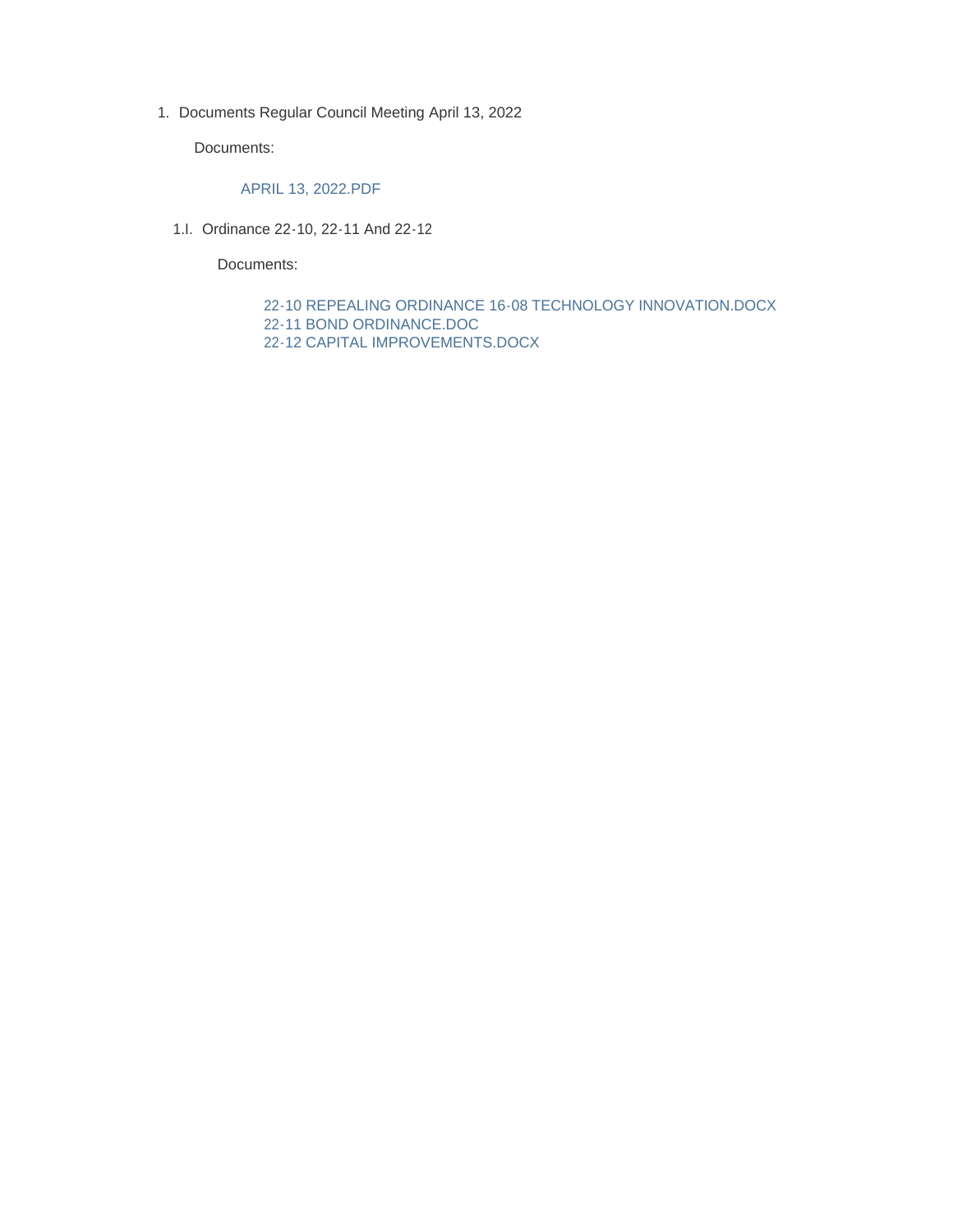### **AGENDA REGULAR MEETING April 13, 2022**

The following is the Agenda for the Regular Council Meeting of the Borough of Pompton Lakes Mayor and Council, a Municipal Corporation in the County of Passaic. The Meeting will begin at 7:30pm on April 13, 2022 in the Municipal Building. Consistent with the New Jersey Open Public Meetings Act, the Meeting will be opened for public comments. Public comments may be made at designated times during the meeting and may be submitted in writing to be read aloud during the meeting. Comments to be read at the meeting must be submitted at least 24 hours prior to the meeting by email or to the Clerk's office at 25 Lenox Avenue, Pompton Lakes, NJ and must be of a length that can reasonably be read within the time limit for public comment.

**1. CALL TO ORDER** – Mayor Michael Serra

### **PRAYER**

### **SALUTE TO FLAG**

**STATEMENT OF COMPLIANCE**: "In conformance with the Open Public Meetings Law, Public Law 1975, Chapter 231, adequate notice of this Meeting setting forth the time, date, place and purpose of this regular Meeting through notice posted on the Bulletin Board in the Municipal Building, mailed to all who had requested and paid for same, and published in the Suburban Trends.

**ROLL CALL:** Mayor Michael Serra

 Council President Jennifer Polidori Councilman William Baig Councilman Bobby Cruz Councilman Erik DeLine Councilwoman Maria Kent Councilman Ekamon Venin

### **Borough Officers:**

Mark J. Semeraro, Borough Attorney Kevin Boyle, Borough Administrator Elizabeth Brandsness, Municipal Clerk

### **MAYOR PRESENTATIONS AND UPDATES:**

### **2022 SPECIAL IMPROVEMENT DISTRICT BUDGET**

Second Reading And Final Adoption Of The 2022 Special Improvement District Budget

*Clerk to read Special Improvement District (S.I.D.) Budget by Title for Second Reading and Final Adoption:*

### **AUTHORIZING ADOPTION OF A BUDGET IN THE AMOUNT OF \$285,000.00 FOR THE SPECIAL IMPROVEMENT DISTRICT IN THE BOROUGH OF POMPTON LAKES FOR THE YEAR 2022**

Motion to open the Meeting for public comments on the 2022 Special Improvement District (S.I.D.) Budget\_\_Second\_\_\_. All in favor\_\_\_Nays\_\_\_.

Motion to close the Meeting to the public\_\_\_Second\_\_\_. All in Favor\_\_\_Nays\_\_\_.

 Motion to approve the 2022 Special Improvement District (S.I.D.) Budget for Second Reading And Final Adoption\_\_\_,Second\_\_\_\_.

Roll Call:

### **2022 MUNICIPAL BUDGET PUBLIC HEARING ON THE 2022 MUNICIPAL BUDGET**

 Borough Auditor Opening Statements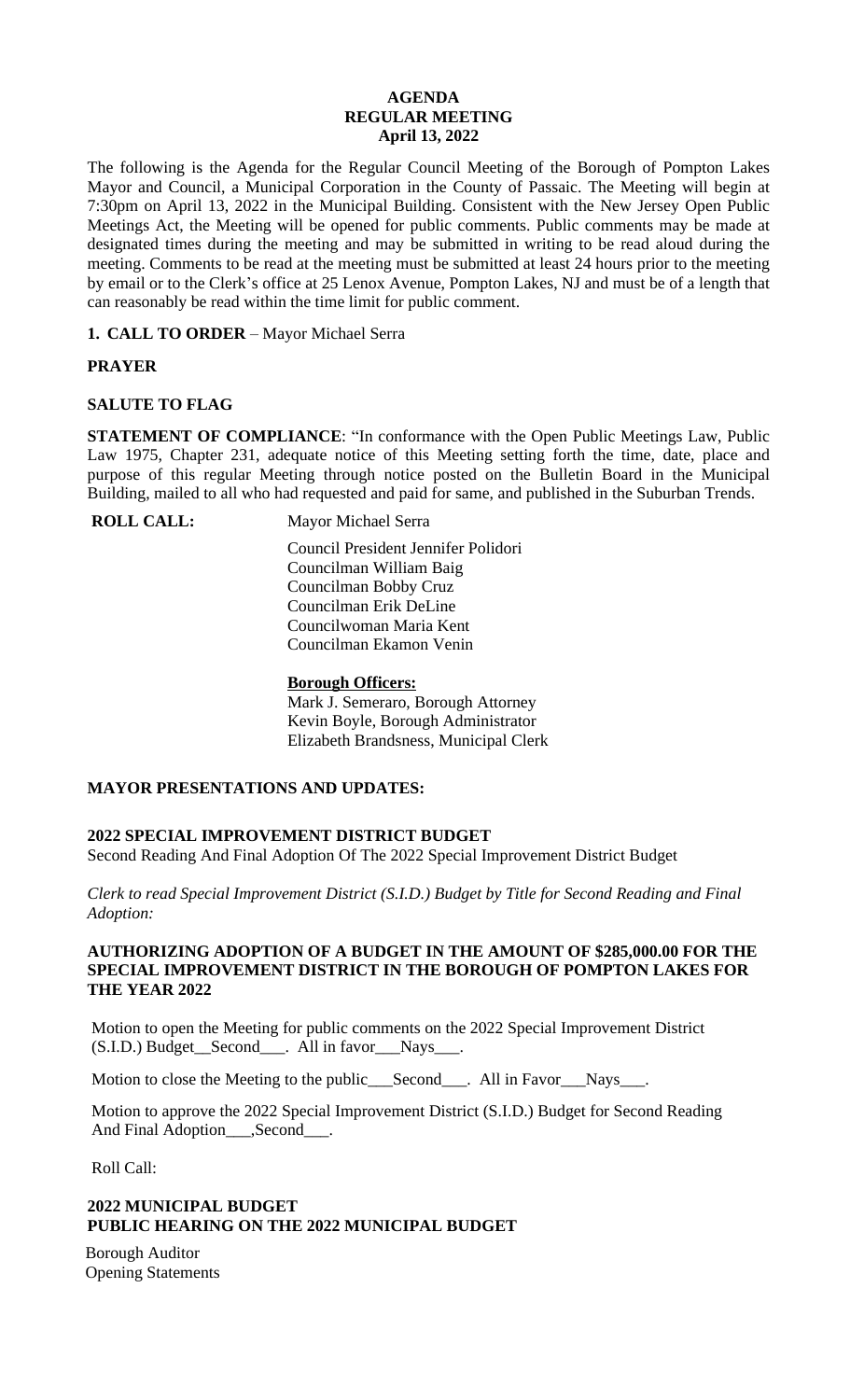### **ADOPTION OF THE 2022 MUNICIPAL BUDGET RESOLUTION**

 Be It Resolved by the Borough Council of the Borough of Pompton Lakes of the County of Passaic that the budget hereinbefore set forth is hereby adopted and shall constitute an appropriation for the purpose stated of the sums therein set forth as appropriations, and authorization of the amount of (a) \$10,383,998.00 for Municipal purposes and (d) \$119,010.00 Open Space, Recreation, Farmland and Historic Preservation Trust Fund Levy and (e) \$ 452,513.00 minimum Library Tax.

Motion to open the Meeting for public comments on the 2022 Municipal Budget\_\_\_, Second\_\_\_. All in Favor\_\_\_, Nays\_\_\_.

Motion to close the Meeting for public comments on the 2022 Municipal Budget\_\_\_,Second\_\_\_. All in Favor\_\_\_,Nays\_\_\_.

### **AMEND 2022 MUNICIPAL BUDGET**

**RESOLUTION 22-139** Amend 2022 Budget

Motion to adopt Resolution 22-139 \_\_\_, Second\_\_\_. Roll Call:

### **RESOLUTION 22-140** Adopt Amended 2022 Budget

Motion to open the Meeting for public comments on the 2022 Amended Municipal Budget\_\_\_, Second\_\_\_. All in Favor , Nays

Motion to close the Meeting for public comments on the 2022 Amended Municipal Budget\_\_\_,Second\_\_\_. All in Favor\_\_\_,Nays\_\_\_

Motion to adopt Resolution 22-140 \_\_\_, Second\_\_\_. Roll Call:

### **RESOLUTION 22-141** Adopt Self Examination 2022 Budget

Motion to adopt Resolution 22-141 \_\_\_, Second\_\_\_. Roll Call:

### **2. MEETING OPEN FOR PUBLIC COMMENTS:**

 Motion to open the Meeting for Public Comments\_\_\_Second\_\_\_All in favor\_\_\_Nays\_\_\_ Motion to close the Meeting for Public Comments\_\_\_Second\_\_\_All in favor\_\_\_Nays\_\_\_

#### **3. APPROVAL OF MINUTES:**

Motion to approve the following Minutes\_Second\_\_. All in favor\_\_\_, Nays\_\_\_.

 Regular Meeting Minutes March 23, 2022 Closed Session Meeting Minutes March 23, 2022

#### **4**. **AUTHORIZED BILLS AND CLAIMS**: Motion to approve the following Bill Lists Second All in favor Nays.

| <b>Current Fund</b>        |   |
|----------------------------|---|
| Capital Fund               |   |
| <b>Recreation Trust</b>    |   |
| Unemployment               |   |
| Dog Trust Account          |   |
| <b>Other Trust Account</b> |   |
| Clerk's Account            | S |
| Open Space Trust           |   |

### **5. PRESENTATION OF PETITIONS:**

# **6. CONSENT AGENDA – RESOLUTIONS**: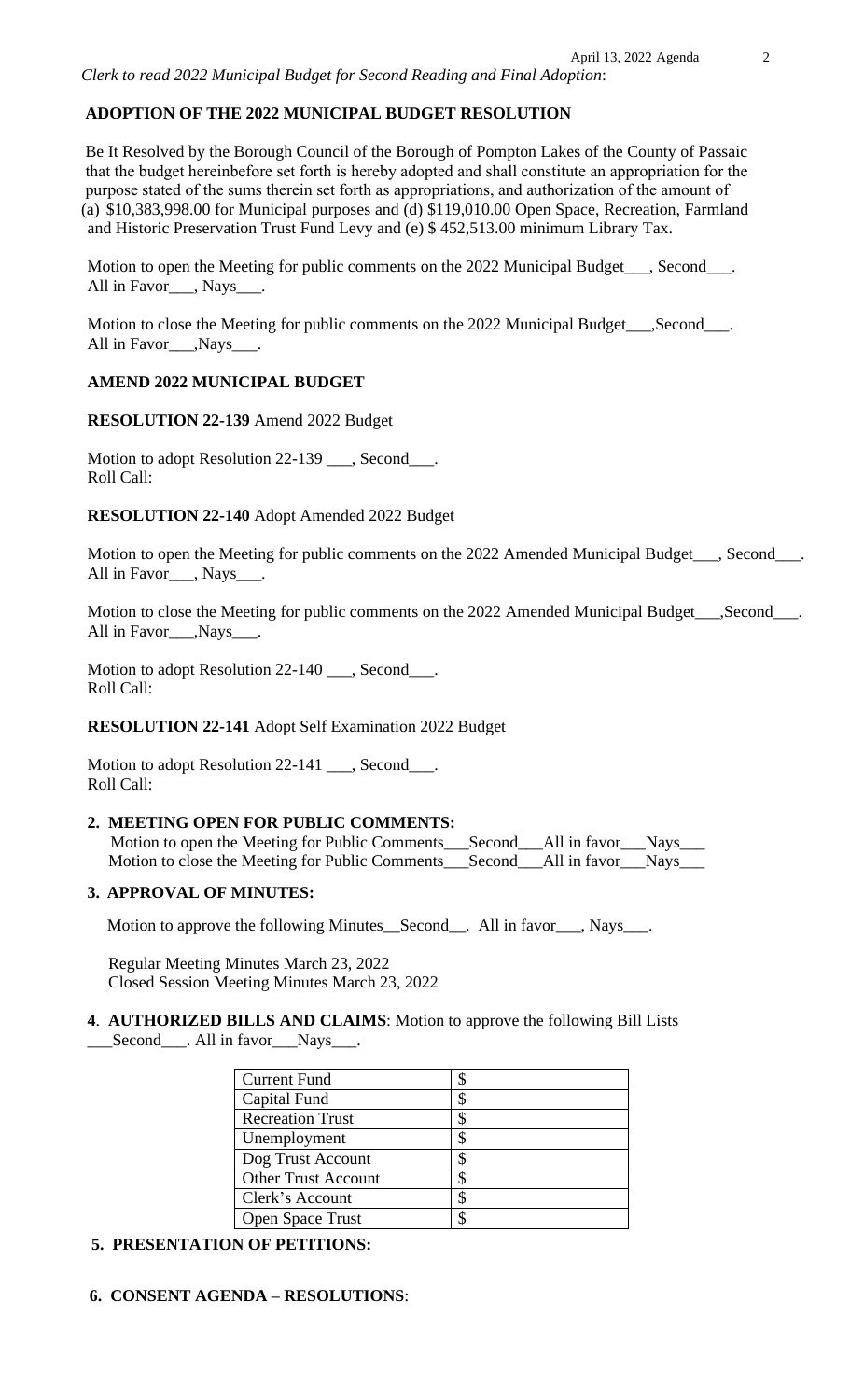*(Does Any Councilperson Require Any Consent Agenda Item To Be Pulled For Separate Actions?)*

**WHEREAS,** the Mayor and Council of the Borough of Pompton Lakes has reviewed the Consent Agenda consisting of various proposed Resolutions; and

**WHEREAS**, the Mayor and Council of the Borough of Pompton Lakes **(***does / does not***)** desire to remove Resolutions for individual action from that Agenda.

**NOW, THEREFORE, BE IT RESOLVED** that the following resolutions on the Consent Agenda are hereby approved:

- 1. Resolution 22-127 Authorizing The Person To Person Liquor License Transfer Pompton Wines And Liquor LLC, T/A Empire Wine And Liquor, 84 Wanaque Avenue, Pompton Lakes, NJ to Panchamrut Liquor & Wines LLC, T/A Empire Wine And Liquor Located At 84 Wanaque Avenue, Pompton Lakes, NJ Effective Date April 18, 2022
- 2. Resolution 22-128 Authorizing Payment In Lieu Of Health Benefits To Qualified Borough Employees
- 3. Resolution 22-129 Supporting The 2022 UDrive. UText. UPay. Distracted Driving Crackdown April 1 - 30, 2022
- 4. Resolution 22-130 Approving A Chapter 159 Resolution Providing For The Insertion Of A Special Item Of Revenue In The 2022 Budget (NJ DHTS Distracted Driver Grant)
- 5. Resolution 22-131 Award Of A Bid For Playground Equipment For Pacifico Gallo Park To MRC Recreation Under ESCNJ 20/21-6 Co-Op Contract #65MCESCCPS In The Amount Of \$124,987.00
- 6. Resolution 22-132 Appointment Of Various Fire Fighters To The Position Of Part Time Fire Inspectors With The Fire Prevention Bureau
- 7. Resolution 22-133 Accepting The Retirement Of Brinda Kostro From The Pompton Lakes Building Department
- 8. Resolution 22-134 Promotion Of Zachary P. Fagan To The Position Of Laborer 1 With The Department Of Public Works
- 9. Resolution 22-135 Authorizing Amended Work Hours For Administrative Offices At Borough Hall
- 10. Resolution 22-136 To Recognize The Month Of May As Mental Health Month
- 11. Resolution 22-137 Authorizing Payment In Lieu Of Health Benefits To Qualified Borough Employees
- 12. Resolution 22-138 Award Of A Bid For Pagers And Radios To ESS, Inc. Under State Contract #83909 In The Amount Of \$3,645.50
- 13. Resolution 22-144 Authorizing A Contract For The Acquisition Of Goods Or Services Pursuant To NJSA 19:44A-20.4 And/Or NJSA 19:44A-20.5 With Benjamin Delisle
- 14. Resolution 22-145 Authorizing An Application For And Acceptance Of A Grant From The New Jersey Hazardous Discharge Site Remediation Fund In An Amount Not To Exceed \$63,978.19 For Remedial Investigation Of The Former A-1 Auto Body (Block 3000 Lot 35)
- 15. Resolution 22-146 Award Of Bid For A Western Star 47x Cab And Chassis To Hudson County Motors Under ESCNJ Co-Op Contract #20/21-55 Class 8 Trucks

Motion to approve the Resolutions\_\_\_, Second\_\_\_. All in favor\_\_\_, Nays\_\_\_.

# **7. RESOLUTIONS FOR SEPARATE ACTION (ROLL CALL)**

- **1.** Resolution 22-142 Resolution Determining The Form And Other Details Of \$7,110,000 General Bonds Of 2022 Of The Borough Of Pompton Lakes, In The County Of Passaic, New Jersey, And Providing For Their Sale, Be It Resolved By The Borough Council Of The Borough Of Pompton Lakes, In The County Of Passaic, New Jersey, As Follows: Roll Call:
- 2. Resolution 22-143 Resolution Providing For The Combination Of Certain Issues Of Bonds Of The Borough Of Pompton Lakes, In The County Of Passaic, New Jersey, Into A Single Issue Of General Bonds Aggregating \$7,110,000 In Principal Amount. Be It Resolved By The Borough Council Of The Borough Of Pompton Lakes, In The County Of Passaic, New Jersey As Follows: Roll Call: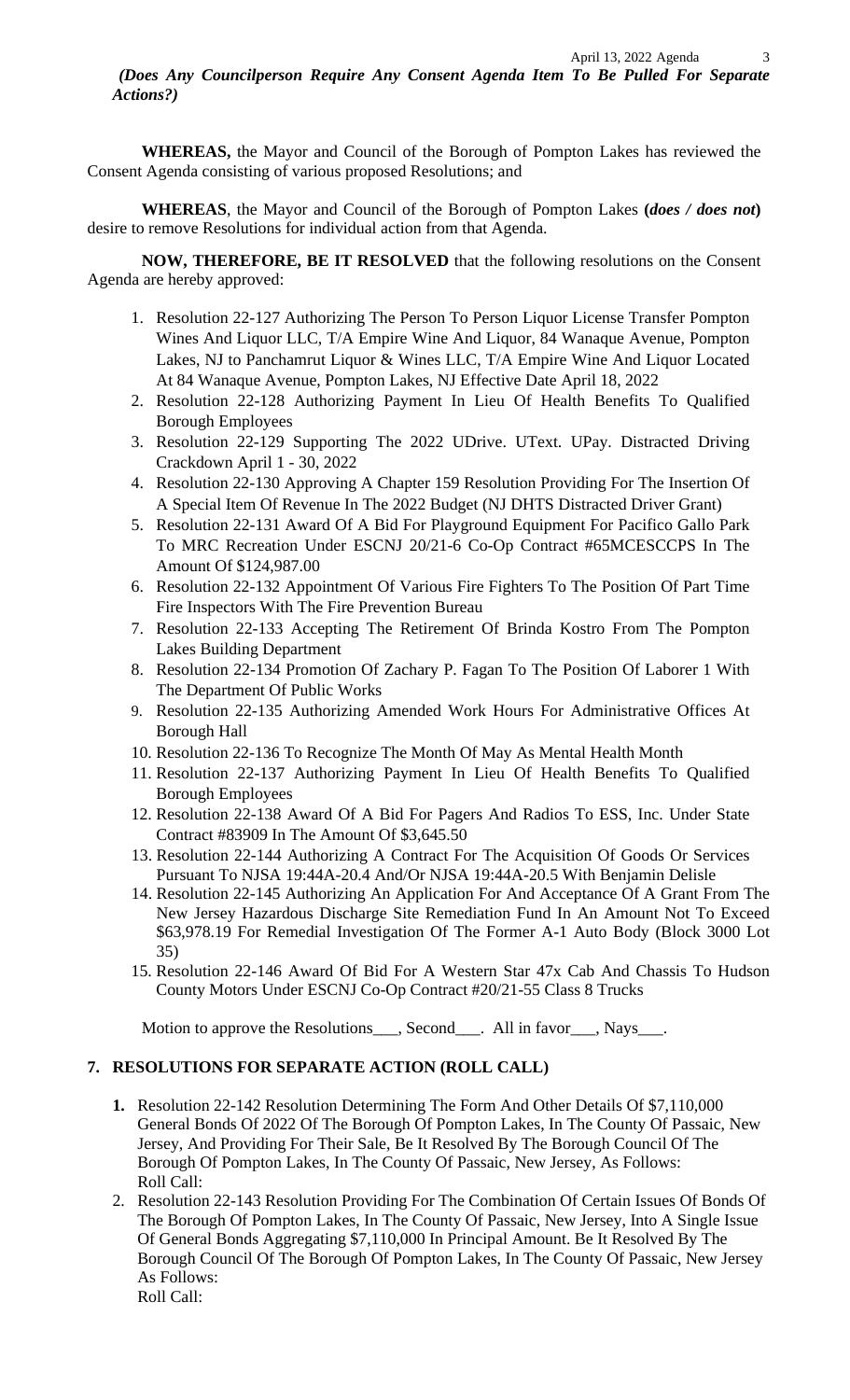- **8. INTRODUCTION OF ORDINANCES–FIRST READING AND INTRODUCTION:**  *(Ordinance will be presented for second reading and final adoption on , 2022)*
- **9. ORDINANCES FOR SECOND READING AND FINAL ADOPTION:**  *(These Ordinances have been advertised and posted on the Municipal Bulletin Board)*

#### **ORDINANCE 22-10**

### **ORDINANCE REPEALING ORDINANCE 16-08, AN ORDINANCE ESTABLISHING THE TECHNOLOGY AND INNOVATION COMMITTEE**

Motion to open the Meeting for public comments on Ordinance #22-10 \_\_\_, Second\_\_\_. All in favor\_\_\_, Nays\_\_\_.

Motion to close the Meeting for public comments on Ordinance #22-10<sub>\_\_\_</sub>, Second\_\_\_. All in favor\_\_\_, Nays\_\_\_.

Motion to approve Ordinance #22-10 for Final Adoption\_\_\_, Second\_\_\_.

Roll Call:

#### **ORDINANCE 22-11**

### **BOND ORDINANCE APPROPRIATING \$995,000 AND AUTHORIZING THE ISSUANCE OF \$890,000 BONDS OR NOTES OF THE BOROUGH, FOR VARIOUS IMPROVEMENTS OR PURPOSES AUTHORIZED TO BE UNDERTAKEN BY THE BOROUGH OF POMPTON LAKES, IN THE COUNTY OF PASSAIC, NEW JERSEY**

Motion to open the Meeting for public comments on Ordinance #22-11 \_\_\_, Second\_\_\_. All in favor\_\_\_, Nays\_

Motion to close the Meeting for public comments on Ordinance #22-11\_\_\_, Second\_\_\_. All in favor\_\_\_, Nays\_\_\_.

Motion to approve Ordinance #22-11 for Final Adoption\_\_\_, Second\_\_\_.

Roll Call:

#### **ORDINANCE 22-12**

### **ORDINANCE PROVIDING FOR VARIOUS CAPITAL IMPROVEMENTS OR PURPOSES TO BE UNDERTAKEN IN AND BY THE BOROUGH OF POMPTON LAKES, IN THE COUNTY OF PASSAIC, NEW JERSEY, AND APPROPRIATING \$90,000 THEREFOR FROM MONEYS IN THE CAPITAL IMPROVEMENT FUND OF THE BOROUGH.**

Motion to open the Meeting for public comments on Ordinance #22-12 \_\_\_, Second\_\_\_. All in favor\_\_\_, Nays\_\_\_.

Motion to close the Meeting for public comments on Ordinance #22-12\_\_\_, Second\_\_\_. All in favor\_\_\_, Nays\_\_\_.

Motion to approve Ordinance #22-12 for Final Adoption\_\_\_, Second\_\_\_.

Roll Call:

#### **10. MAYOR REPORT:**

Motion to appoint Dawn Zanetti to District 5 as a member of the Open Space Committee to fill an unexpired term December 31, 2022

Second All in favor Nays...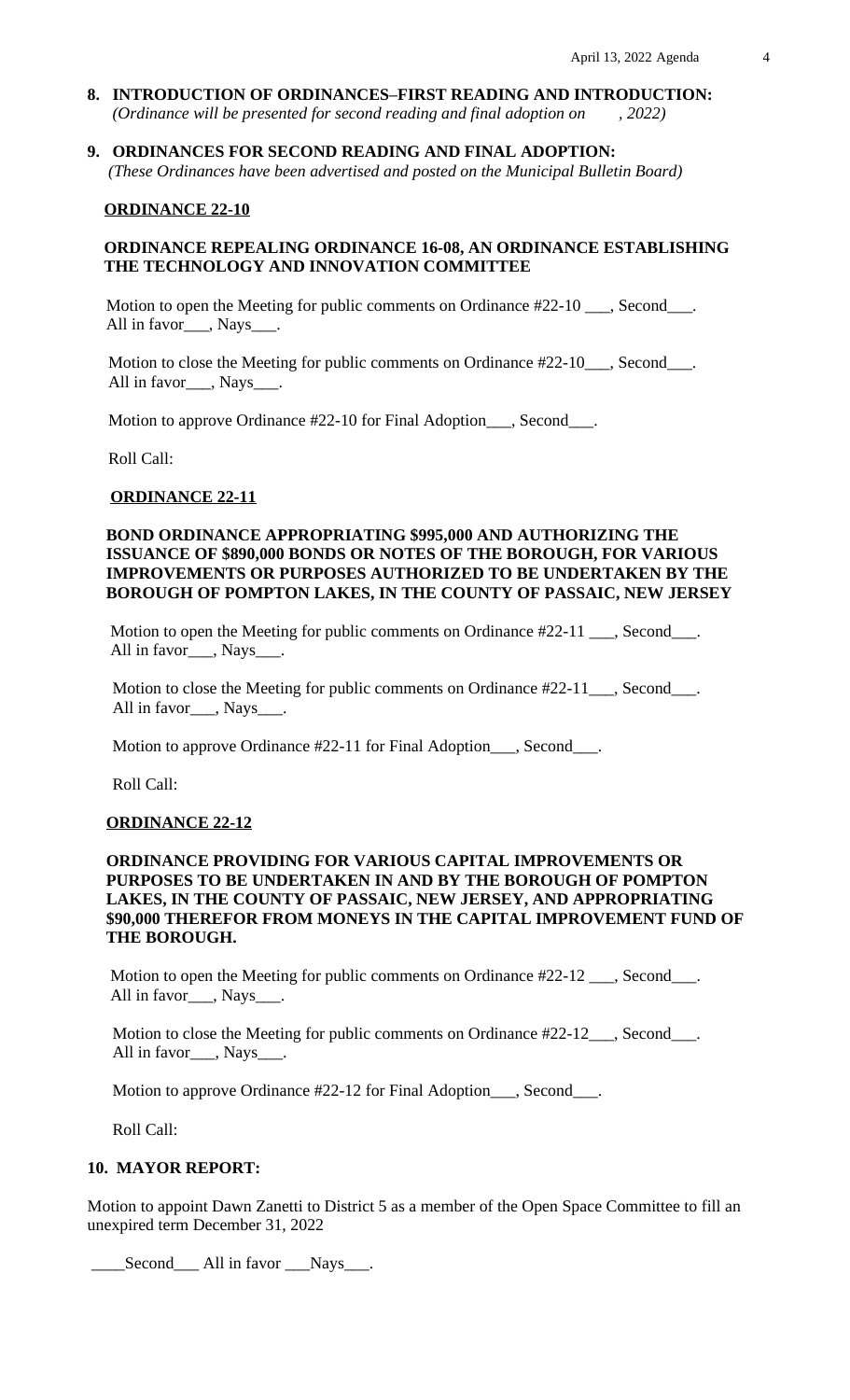### **11**. **COUNCIL COMMITTEE REPORTS**:

Council President Polidori:

Councilman Cruz:

 Motion to approve request for Lakeside Middle School to close a portion of Lakeside Avenue (Lakeside Avenue from Van Avenue to Mandeville Street) for the 8th Grade Awards Ceremony scheduled for Monday, June 20, 2022 (rain dates Tuesday, June 21, 2022 & Wednesday, June 22, 2022) from 6:15pm to 8:30pm and to make Van Avenue between Lakeside Avenue and Lenox Avenue a one-way street from 6:00-8:30pm (notify Police/Fire/First Aid) \_\_\_\_Second\_\_\_. All in favor \_\_\_Nays\_\_\_.

Councilman DeLine

Councilwoman Kent:

Councilman Venin:

Councilman Baig:

#### **Professional Reports:**

#### **12. TABLED ITEMS**: None

#### **13**. **MEETING OPEN FOR PUBLIC COMMENTS**:

 Motion to Open Meeting for Public Comments\_\_Second\_\_All in favor \_\_\_Nays\_\_\_. Motion to Close Meeting for Public Comments\_\_Second\_\_All in favor\_\_\_ Nays\_\_\_.

### **14**. **PRIVILEGE OF THE FLOOR**:

### **15**. **ADJOURN TO EXECUTIVE SESSION WHEN REQUIRED:**

Motion to Adjourn\_\_\_\_Second\_\_\_. All in favor\_\_\_Nays\_\_\_.

 **Closed Session Time \_\_\_\_\_ Open Session Time \_\_\_\_\_**

Motion to Open\_\_\_\_Second\_\_\_\_. All in favor\_\_\_Nays\_\_\_.

16. **ADJOURNMENT:** Motion to Adjourn\_\_\_\_Second\_\_\_. All in favor\_\_\_\_Nays\_\_\_\_. Adjourn Time \_\_\_.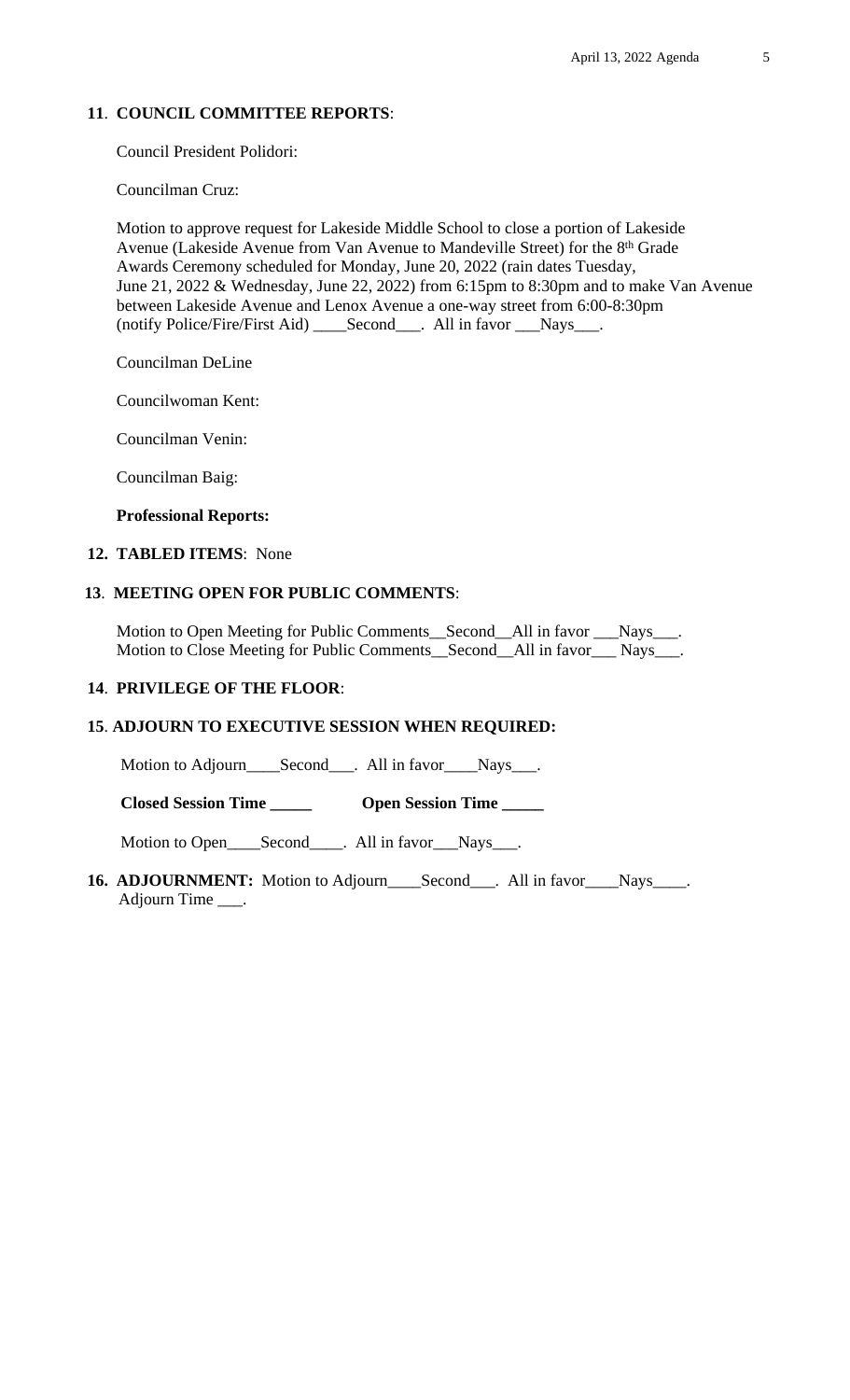### **ORDINANCE NO. 22-10**

# **ORDINANCE REPEALING ORDINANCE 16-08, AN ORDINANCE ESTABLISHING THE TECHNOLOGY AND INNOVATION COMMITTEE**

**WHEREAS**, The Mayor and Council of the Borough of Pompton Lakes, County of Passaic, State of New Jersey have determined that there is no longer the need for the Technology and Innovation Committee; and

**WHEREAS**, the Mayor and Council have determined that it is appropriate and necessary to repeal Ordinance 16-08.

**NOW, THEREFORE BE IT ORDAINED** that Ordinance 16-08, an Ordinance establishing the Technology and Innovation Committee is hereby repealed in its entirety.

# **BE IT FURTHER ORDAINED** as follows:

- 1. That all Ordinances or parts of Ordinances and Resolutions that are in conflict with the provisions of this Ordinance, are repealed to the extent necessary.
- 2. If any articles, sections, subsections, term or condition of this Ordinance is declared invalid or illegal for any reason, the balance of the Ordinance shall be deemed severable and shall remain in full force and effect.
- 3. This Ordinance shall take effect after the approval of the Mayor or in accordance with the law and publication and passage according to law.

### **NOTICE**

NOTICE IS HEREBY GIVEN, that the above Ordinance was introduced and passed on first reading at the regular meeting of the Mayor and Borough Council of the Borough of Pompton Lakes, County of Passaic, State of New Jersey held in the Municipal Building on the 23rd day of March, 2022, and the same came up for final passage at the regular meeting of the Mayor and Borough Council held on the 13<sup>th</sup> day of April, 2022, at which time, after persons interested were given the opportunity to be heard concerning said Ordinance, the same was passed and will be in full force and effect in the Borough of Pompton Lakes after approval by the Mayor or in accordance with law.

Approved:

Michael Serra, Mayor

\_\_\_\_\_\_\_\_\_\_\_\_\_\_\_\_\_\_\_\_\_\_\_\_\_\_\_\_\_\_

Elizabeth Brandsness, Borough Clerk

\_\_\_\_\_\_\_\_\_\_\_\_\_\_\_\_\_\_\_\_\_\_\_\_\_\_\_\_\_\_\_\_\_\_\_\_\_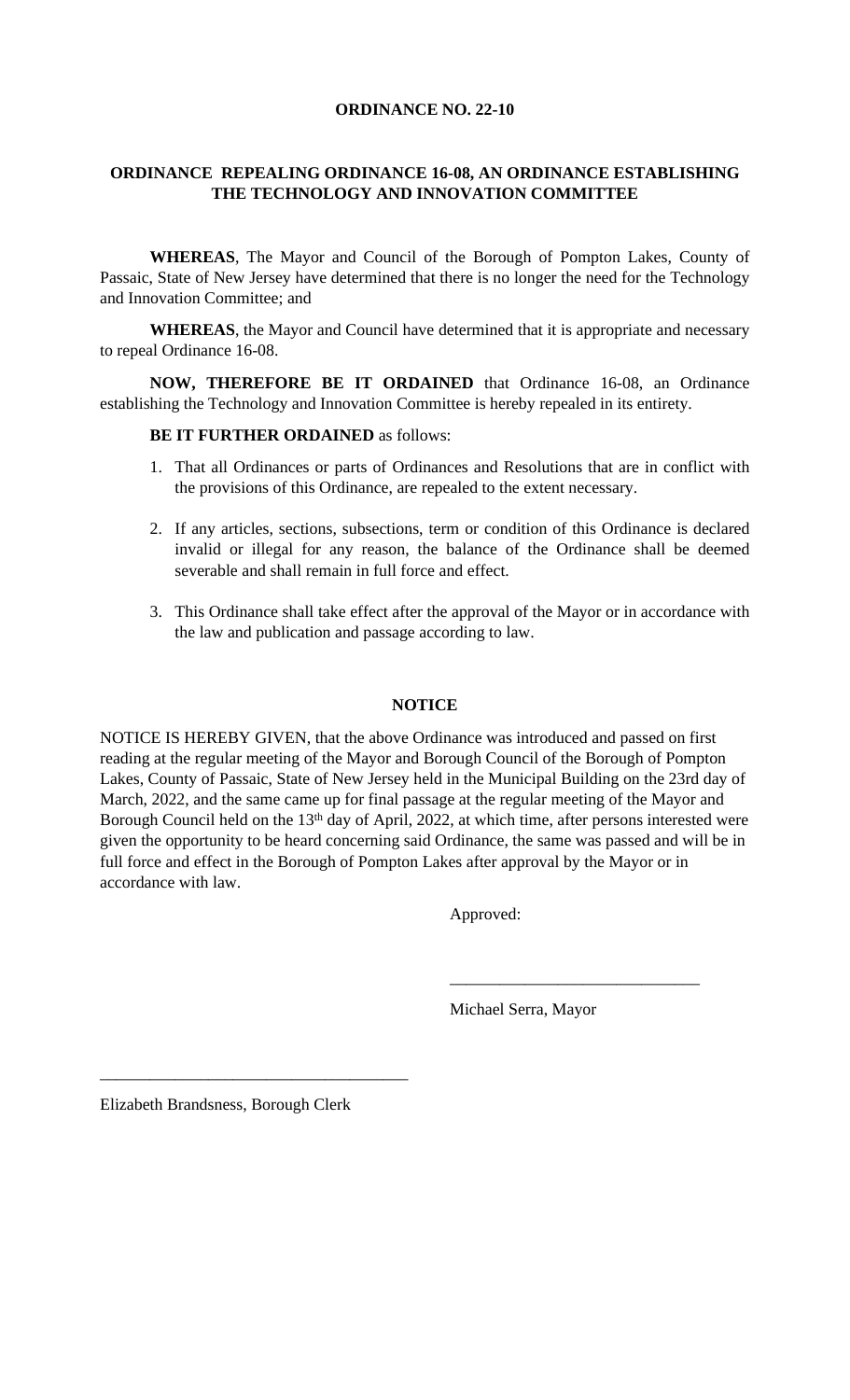#### **ORDINANCE 22-11**

### **BOND ORDINANCE APPROPRIATING \$995,000, AND AUTHORIZING THE ISSUANCE OF \$890,000 BONDS OR NOTES OF THE BOROUGH, FOR VARIOUS IMPROVEMENTS OR PURPOSES AUTHORIZED TO BE UNDERTAKEN BY THE BOROUGH OF POMPTON LAKES, IN THE COUNTY OF PASSAIC, NEW JERSEY**

**BE IT ORDAINED BY THE BOROUGH COUNCIL OF THE BOROUGH OF POMPTON LAKES, IN THE COUNTY OF PASSAIC, NEW JERSEY** (not less than two-thirds of all the members thereof affirmatively concurring), **AS FOLLOWS**:

**Section 1**. The several improvements described in Section 3 of this bond ordinance are hereby respectively authorized as general improvements to be made or acquired by the Borough of Pompton Lakes, New Jersey. For the said several improvements or purposes stated in said Section 3, there are hereby appropriated the respective sums of money therein stated as the appropriations made for said improvements or purposes, said sums being inclusive of all appropriations heretofore made therefor and amounting in the aggregate to \$995,000 including the aggregate sum of \$45,000 as the several down payments for said improvements or purposes required by law and more particularly described in said Section 3 and now available therefor by virtue of provision in a previously adopted budget or budgets of the Borough for down payment or for capital improvement purposes and including also, in the case of the improvement or purpose described in paragraph (b) of said Section 3, the sum of \$60,000 received or expected to be received by the Borough from the Community Development Block Grant fund, as a grant-in-aid of financing said improvement or purpose.

**Section 2.** For the financing of said improvements or purposes and to meet the part of said \$995,000 appropriations not provided for by application hereunder of said down payments and grant, negotiable bonds of the Borough are hereby authorized to be issued in the principal amount of \$890,000 pursuant to the Local Bond Law of New Jersey. In anticipation of the issuance of said bonds and to temporarily finance said improvements or purposes, negotiable notes of the Borough in a principal amount not exceeding \$890,000 are hereby authorized to be issued pursuant to and within the limitations prescribed by said Local Bond Law.

**Section 3.** The improvements hereby authorized and the several purposes for the financing of which said obligations are to be issued, the appropriation made for and estimated cost of each such purpose, and the estimated maximum amount of bonds or notes to be issued for each such purpose, are respectively as follows:

**APPROPRIATION**

**ESTIMATED MAXIMUM AMOUNT**

| <b>IMPROVEMENT OR PURPOSE</b>                                                                                                                                                                                                                                                                                                                                                                                                                                                                                                                                                                                                                      | AH I INVI INA HUIV<br><b>AND ESTIMATED COST</b> | <b>MAAIMUM AMUUNI</b><br>OF BONDS AND NOTES |
|----------------------------------------------------------------------------------------------------------------------------------------------------------------------------------------------------------------------------------------------------------------------------------------------------------------------------------------------------------------------------------------------------------------------------------------------------------------------------------------------------------------------------------------------------------------------------------------------------------------------------------------------------|-------------------------------------------------|---------------------------------------------|
| (a) Improvement of various roads in and by the Borough<br>by the construction or reconstruction therein of roadway<br>pavements at least equal in useful life or durability to a<br>roadway pavement of Class B construction (as such term<br>is used or referred to in Section 40A:2-22 of said Local<br>Bond Law) together with all structures, appurtenances,<br>milling, drainage improvements, equipment, work and<br>materials necessary therefor or incidental thereto, all as<br>shown on and in accordance with the plans and<br>specifications therefor on file or to be filed in the office of<br>the Borough Clerk and hereby approved | \$202,000                                       | \$192,300                                   |
| (b) Improvement of municipally-owned facilities and<br>locations in and by the Borough, including the Pond Hole<br>municipal parking lot in and by the Borough by the<br>reconstruction and rehabilitation thereof and Howard<br>Street by the construction of ADA compliant ramps,<br>together with for all the aforesaid all drainage, paving,<br>lighting,<br>structures, landscaping,<br>appurtenances,<br>equipment, work and materials necessary therefor or                                                                                                                                                                                 | 283,000                                         | 212,300                                     |
|                                                                                                                                                                                                                                                                                                                                                                                                                                                                                                                                                                                                                                                    |                                                 |                                             |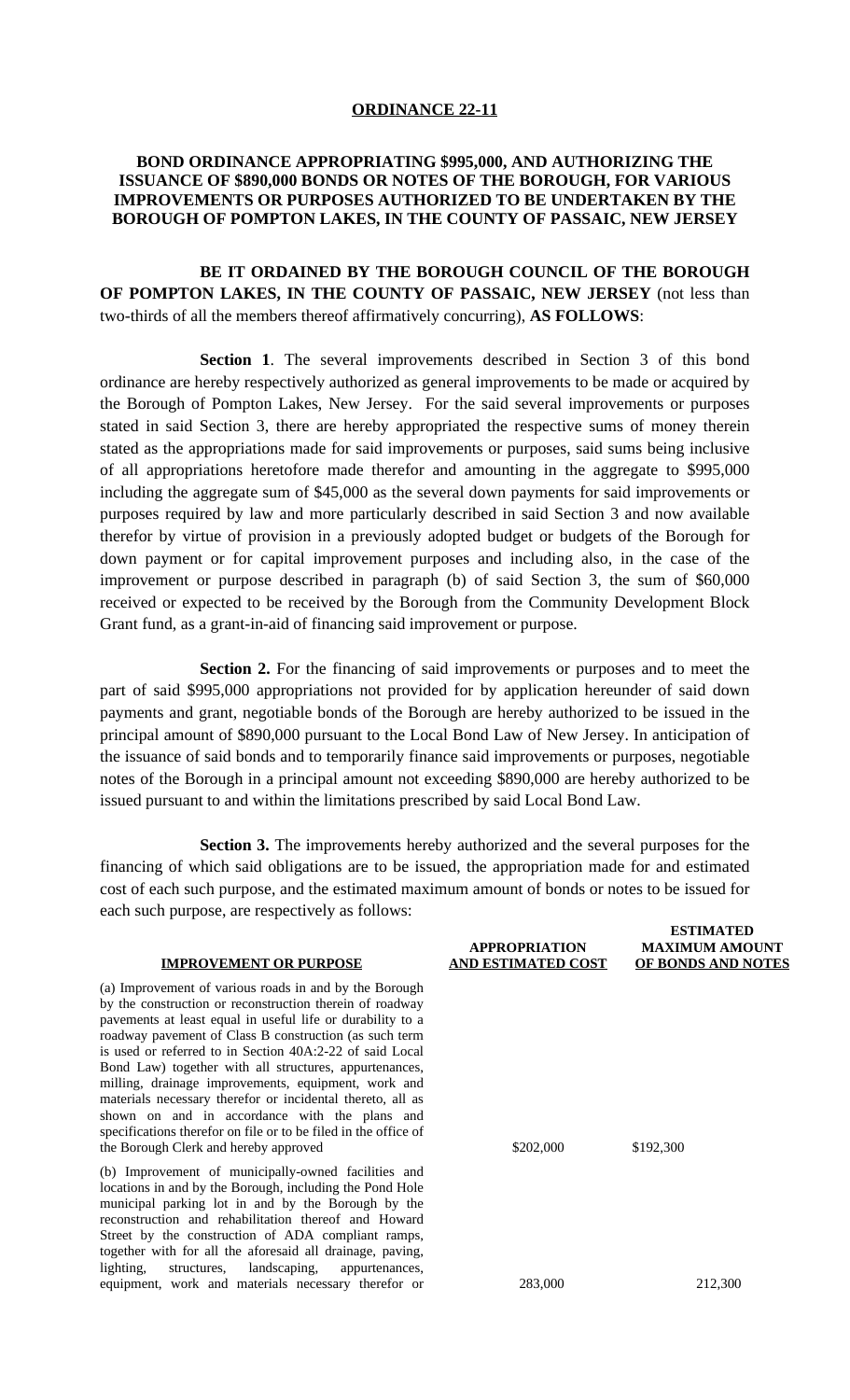incidental thereto, all as shown on and in accordance with the plans and specifications therefor on file or to be filed in the office of the Borough Clerk and hereby approved, the \$283,000 hereby appropriated therefor being inclusive of the sum of \$60,000 received or expected to be received by the Borough from the Community Development Block Grant fund as a grant-in-aid of financing said improvement to Howard Street

(c) Acquisition by purchase and installation, as necessary, of new and additional equipment, including body cameras and various equipment for use by the Police Department of the Borough, and radios for use by the Department of Public Works of the Borough, together with all appurtenances, apparatus, accessories, work and materials necessary therefor or incidental thereto, all as shown on and in accordance with the specifications therefor on file or to be filed in the office of the Borough Clerk and hereby approved a state of the state of the 146,000 and 139,000 139,000 hereby approved the state of the state of the state of the state of the state of the state of the state of the state of the state of the state of the

(d) Improvement of the storm water drainage system at in and by the Borough, including the upgrade and rehabilitation of storm water outfalls, drainage facilities and catch basins, together with all equipment, site work, structures, work and materials necessary therefor or incidental thereto, all as shown on and in accordance with the plans and specifications therefor on file or to be filed

(e) Improvement of the Pequannock, Ramapo and Wanaque rivers for the mitigation of floods, including by the stabilization of river banks and outfall areas, together with all structures, appurtenances, equipment, work and materials necessary therefor or incidental thereto, all as shown on and in accordance with the plans and specifications therefor on file or to be filed in the office of

(f) Acquisition by purchase of new and additional vehicular equipment, including one (1) garbage truck for use by the Department of Public Works of the Borough, together with all equipment, attachments and accessories necessary therefor or incidental thereto, all as shown on and in accordance with the specifications therefor on file or to be filed in the office of the Borough Clerk and hereby approved 263,000 263,000 250,400 250,400

in the office of the Borough Clerk and hereby approved 50,500 48,000 the Borough Clerk and hereby approved 50,500 50,500 48,000

\$995,000 \$890,000

Except as otherwise stated in paragraph (b) above with respect to the grant-in-aid of financing the purpose described in said paragraph, the excess of the appropriation made for each of the improvements or purposes aforesaid over the estimated maximum amount of bonds or notes to be issued therefor, as above stated, is the amount of the said down payments for said purposes.

**Section 4.** The following additional matters are hereby determined, declared, recited and stated:

(a) The said purposes described in Section 3 of this bond ordinance are not current expenses and each is a property or improvement which the Borough may lawfully acquire or make as a general improvement, and no part of the cost thereof has been or shall be specially assessed on property specially benefited thereby.

(b) The average period of usefulness of said purposes within the limitations of said Local Bond Law and taking into consideration the respective amounts of the said obligations authorized for the several purposes, according to the reasonable life thereof computed from the date of the said bonds authorized by this bond ordinance, is 11.26 years.

(c) The supplemental debt statement required by said Local Bond Law has been duly made and filed in the office of the Borough Clerk and a complete executed duplicate thereof has been filed in the office of the Director of the Division of Local Government Services in the Department of Community Affairs of the State of New Jersey, and such statement shows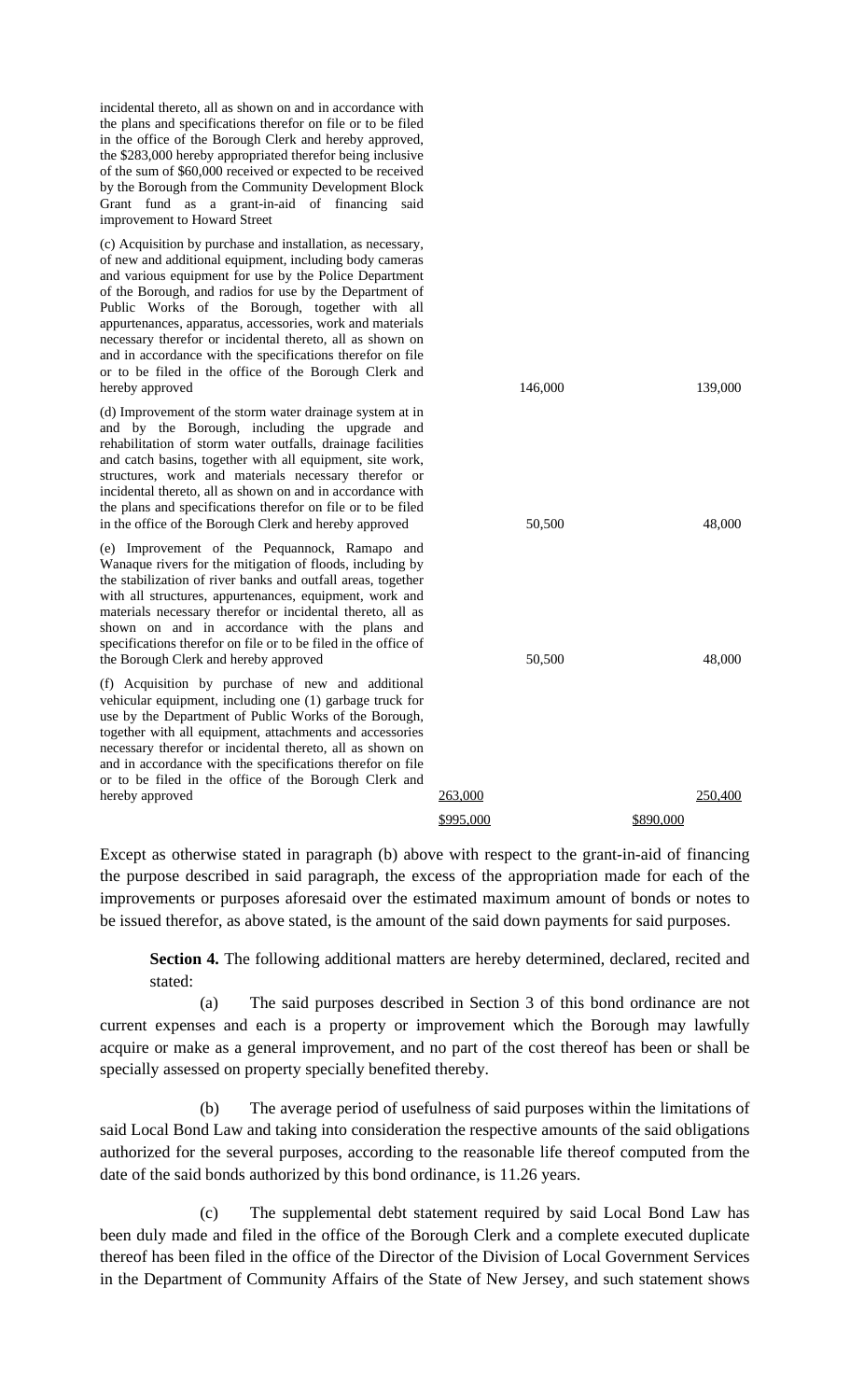that the gross debt of the Borough as defined in said Local Bond Law is increased by the authorization of the bonds and notes provided for in this bond ordinance by \$890,000, and the said obligations authorized by this bond ordinance will be within all debt limitations prescribed by said Local Bond Law.

(d) Amounts not exceeding \$90,000 in the aggregate for interest on said obligations, costs of issuing said obligations, engineering costs and other items of expense listed in and permitted under Section 40A:2-20 of said Local Bond Law may be included as part of the costs of said improvements and are included in the foregoing estimate thereof.

**Section 5.** The funds from time to time received by the Borough on account of the grant referred to in Section 1 of this bond ordinance shall be used for financing the improvement or purpose described in Section 3 of this bond ordinance by application thereof either to direct payment of the costs of said improvement or purpose, or to payment or reduction of the authorization of the obligations of the Borough authorized by this bond ordinance. Any such funds so received may, and all such funds so received which are not required for direct payment of such costs shall, be held and applied by the Borough as funds applicable only to the payment of obligations of the Borough authorized by this bond ordinance.

**Section 6.** All bond anticipation notes issued hereunder shall mature at such times as may be determined by the Chief Financial Officer, provided that no note shall mature later than one year from its date. The notes shall bear interest at such rate or rates and be in such form as may be determined by the Chief Financial Officer. The Chief Financial Officer shall determine all matters in connection with the notes issued pursuant to this bond ordinance, and the Chief Financial Officer's signature upon the notes shall be conclusive evidence as to all such determinations. All notes issued hereunder may be renewed from time to time subject to the provisions of N.J.S.A. §40A:2-8. The Chief Financial Officer is hereby authorized to sell part or all of the notes from time to time at public or private sale and to deliver them to the purchasers thereof upon receipt of payment of the purchase price plus accrued interest from their dates to the dates of delivery thereof. The Chief Financial Officer is directed to report in writing to the governing body of the Borough at the meeting next succeeding the date when any sale or delivery of the notes pursuant to this bond ordinance is made. Such report must include the principal amount, interest rate and maturities of the notes sold, the price obtained and the name of the purchaser.

**Section 7.** The full faith and credit of the Borough are hereby pledged to the punctual payment of the principal of and interest on the said obligations authorized by this bond ordinance. Said obligations shall be direct, unlimited obligations of the Borough, and the Borough shall be obligated to levy ad valorem taxes upon all the taxable property within the Borough for the payment of said obligations and interest thereon without limitation of rate or amount.

**Section 8.** The capital budget or temporary capital budget of the Borough is hereby amended to conform with the provisions of this ordinance to the extent of any inconsistency herewith and the resolutions promulgated by the Local Finance Board showing all detail of the amended capital budget or temporary capital budget and capital program as approved by the Director, Division of Local Government Services, are on file with the Borough Clerk and are available for public inspection.

**Section 9.** This bond ordinance shall take effect twenty (20) days after the first publication thereof after final adoption, as provided by said Local Bond Law.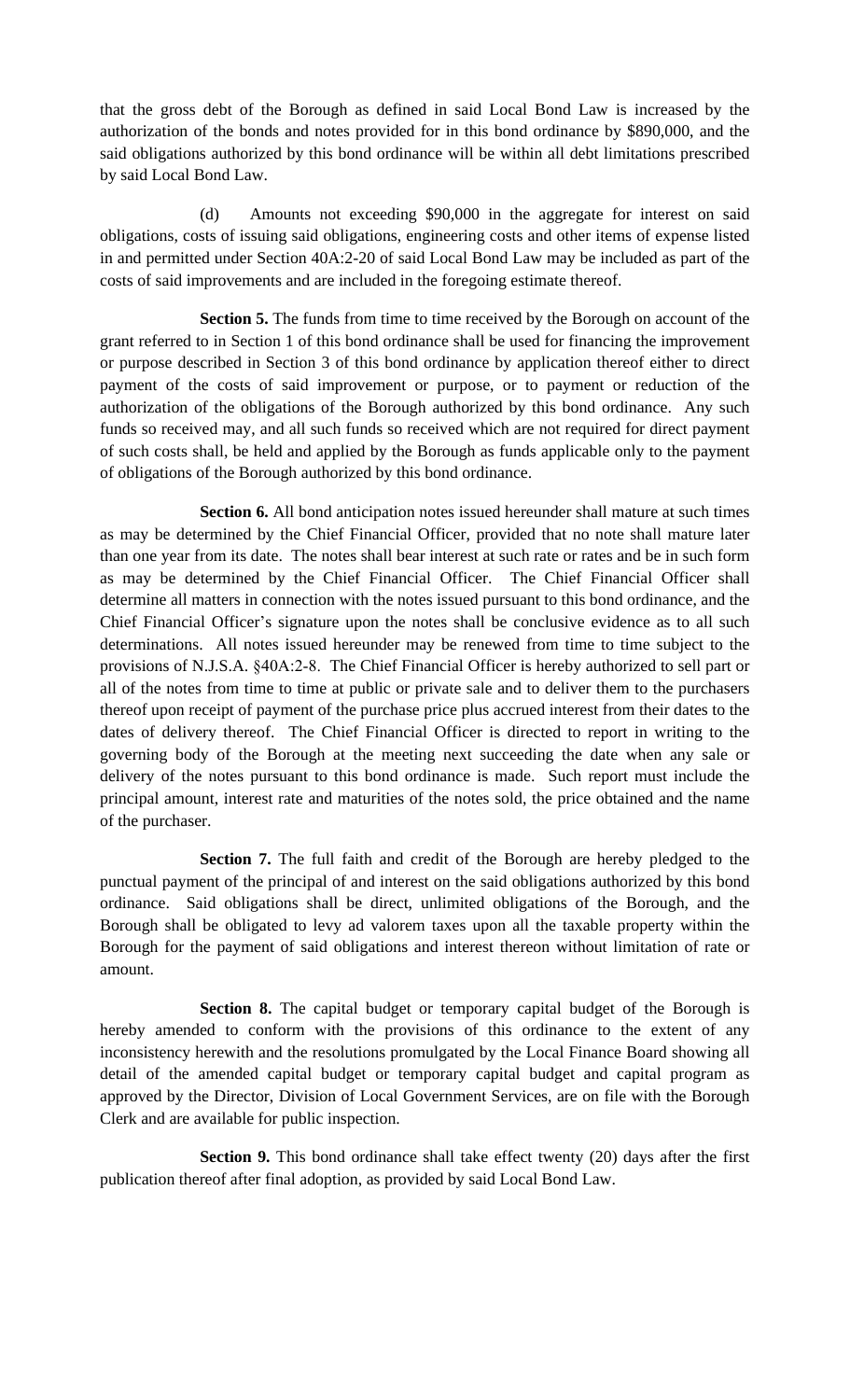### **NOTICE**

**NOTICE IS HEREBY GIVEN**, that the above Ordinance was introduced and passed on first reading at the regular meeting of the Mayor and Borough Council of the Borough of Pompton Lakes, County of Passaic, State of New Jersey held in the Municipal Building on the 23rd day of March, 2022, and the same came up for final passage at the regular meeting of the Mayor and Borough Council held on the 13th day of April, 2022, at which time, after persons interested were given the opportunity to be heard concerning said Ordinance, the same was passed and will be in full force and effect in the Borough of Pompton Lakes after approval by the Mayor or in accordance with law.

APPROVED:

\_\_\_\_\_\_\_\_\_\_\_\_\_\_\_\_\_\_\_\_\_\_\_\_\_\_\_ MICHAEL SERRA, MAYOR

ATTEST:

ELIZABETH BRANDSNESS, RMC MUNICIPAL CLERK

\_\_\_\_\_\_\_\_\_\_\_\_\_\_\_\_\_\_\_\_\_\_\_\_\_\_\_\_\_\_\_\_